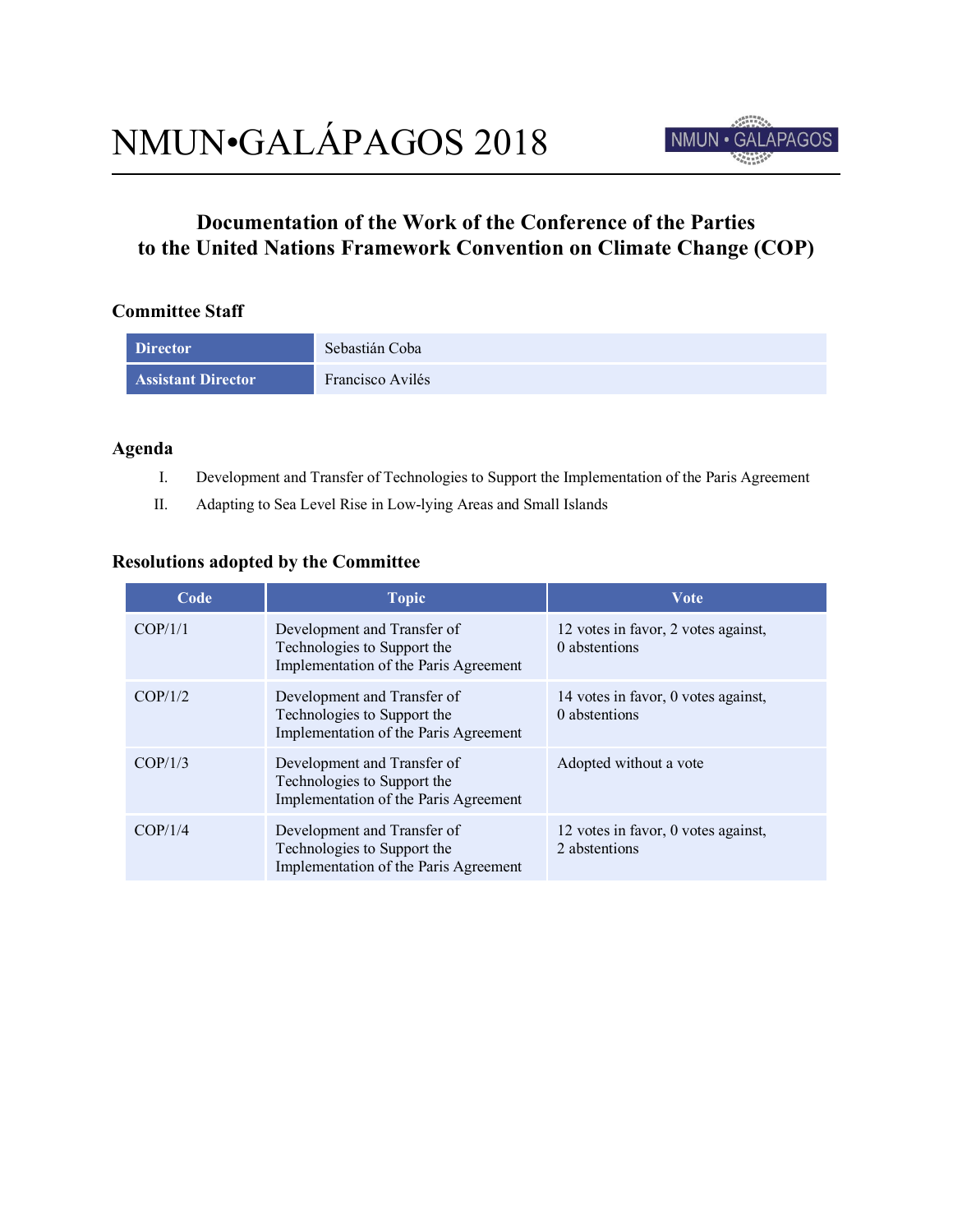

**Committee:** Conference of the Parties to the United Nations Framework Convention on Climate Change **Topic:** Development and Transfer of Technologies to Support the Implementation of the Paris Agreement

 *The Conference of the Parties to the United Nations Framework Convention on Climate Change*,  $\frac{2}{3}$  *Affirming* the *Paris Agreement*, adopted by consensus in December 2015 as an international strategy for dealing with climate change mitigation, adaptation, and finance,  $\frac{5}{6}$  *Reaffirming* the *Kyoto Protocol*, adopted in 1997 to set binding emissions reduction targets for developed countries, *Contemplating* that the *United Nations Framework Convention on Climate Change* (UNFCCC) was established in 1992 in order to reduce the effects of climate change by recognizing that all parties are responsible for comba 1992 in order to reduce the effects of climate change by recognizing that all parties are responsible for combating climate change and addressing the importance of enhancing national and regional development to further improve countries' capacities, *Emphasizing* the Technology Needs Assessment (TNA), initiated in 2010, which aims to provide and promote technology transfer in the country through identifying and understanding of their needs, *Recalling* the Climate Technology Centre and Network (CTCN), which provides technical assistance in response to requests submitted by developing countries, *Taking into consideration that* Global Environmental Facility (GEF) funds are available to developing countries and countries with economies in transition to meet the objectives of the international environmental conventions and agreements, *Further recalling* that GEF support is provided to government agencies, civil society organizations, private sector companies, and research institutions, among the broad diversity of potential partners, to implement projects and programs in recipient countries, *Contemplating* that the Country Support Programme, managed by the GEF Secretariat, "strengthens the capacity of GEF Focal Points, Convention Focal Points, civil society, and GEF Agency staff to support global environmental programs in their countries and constituencies through a better understanding of the GEF", 1. *Suggests* the creation of a joint environment technology transfer initiative between the CTCN and the GEF, referring as Regional Designated Entity (RDE); 2. *Further recommends* RDE to oversee the Country Support Programme in order to: 36 a. Identify priority technology and capacity-building needs at the individual, institutional, and organizational levels from voluntary profiles submitted by each country: organizational levels from voluntary profiles submitted by each country; b. Mobilize its global network of climate technology experts in an effective manner to design and deliver a customized solution relevant to regional needs; 3. *Affirms* that the CTCN will provide the necessary human resources for research and investigation and the GEF will deliver the essential funding sources for further implementations of RDE; 4. *Requests* RDE to construct regional proposals based on the research conducted under the Country Support Programme every 5 years, which will define the most appropriate types of activities, target groups, scope, and key topics to be addressed in each region;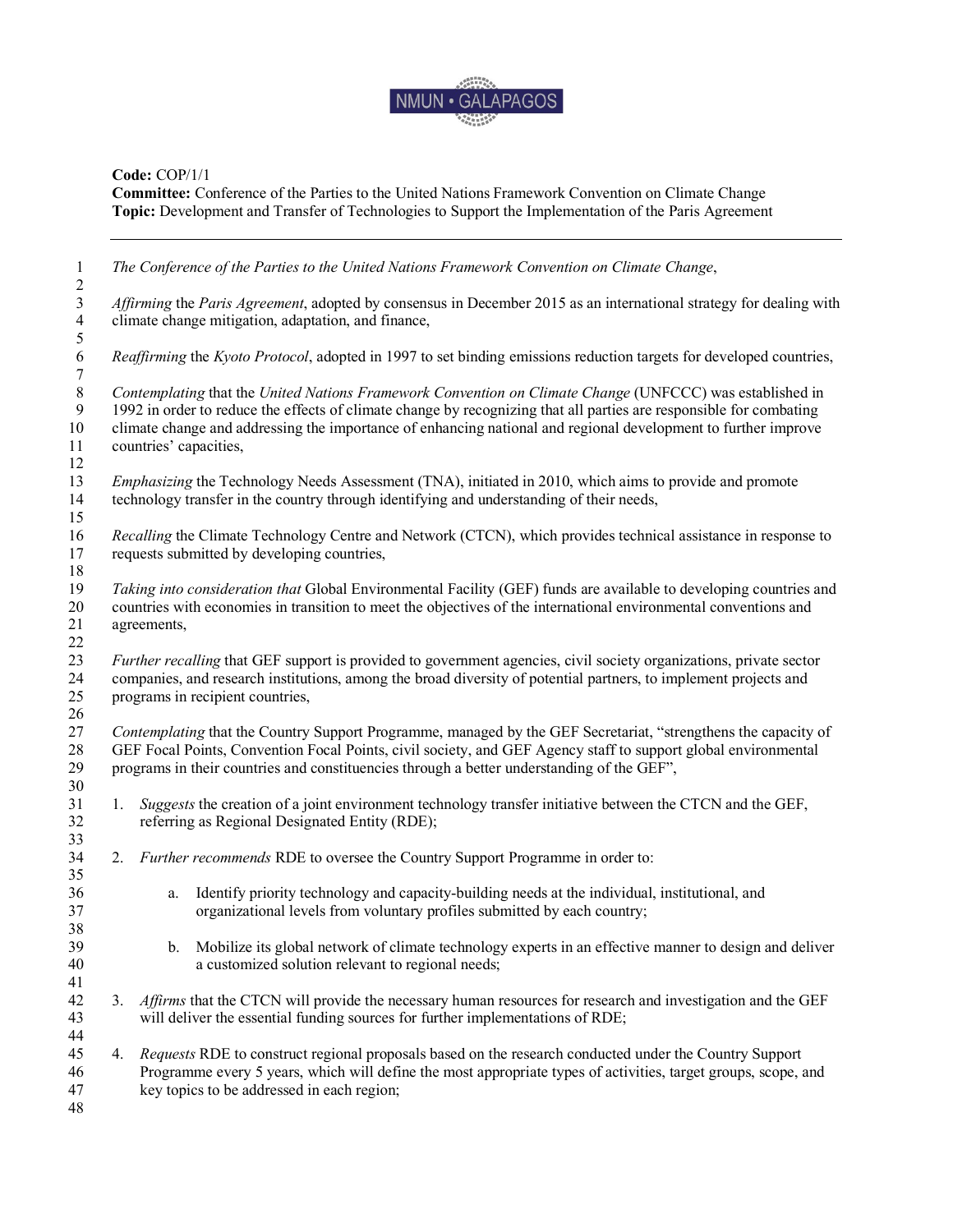- 49 5. *Emphasizes* that each country can customize the regional proposal suggested by RDE depending on their own 50 needs as necessary resources will be provided by RDE personnel for proper adaptation of the proposal in each 50 needs as<br>51 country;
- $\frac{52}{53}$ 53 6. *Encourages* all COP Member States to support the RDE initiative.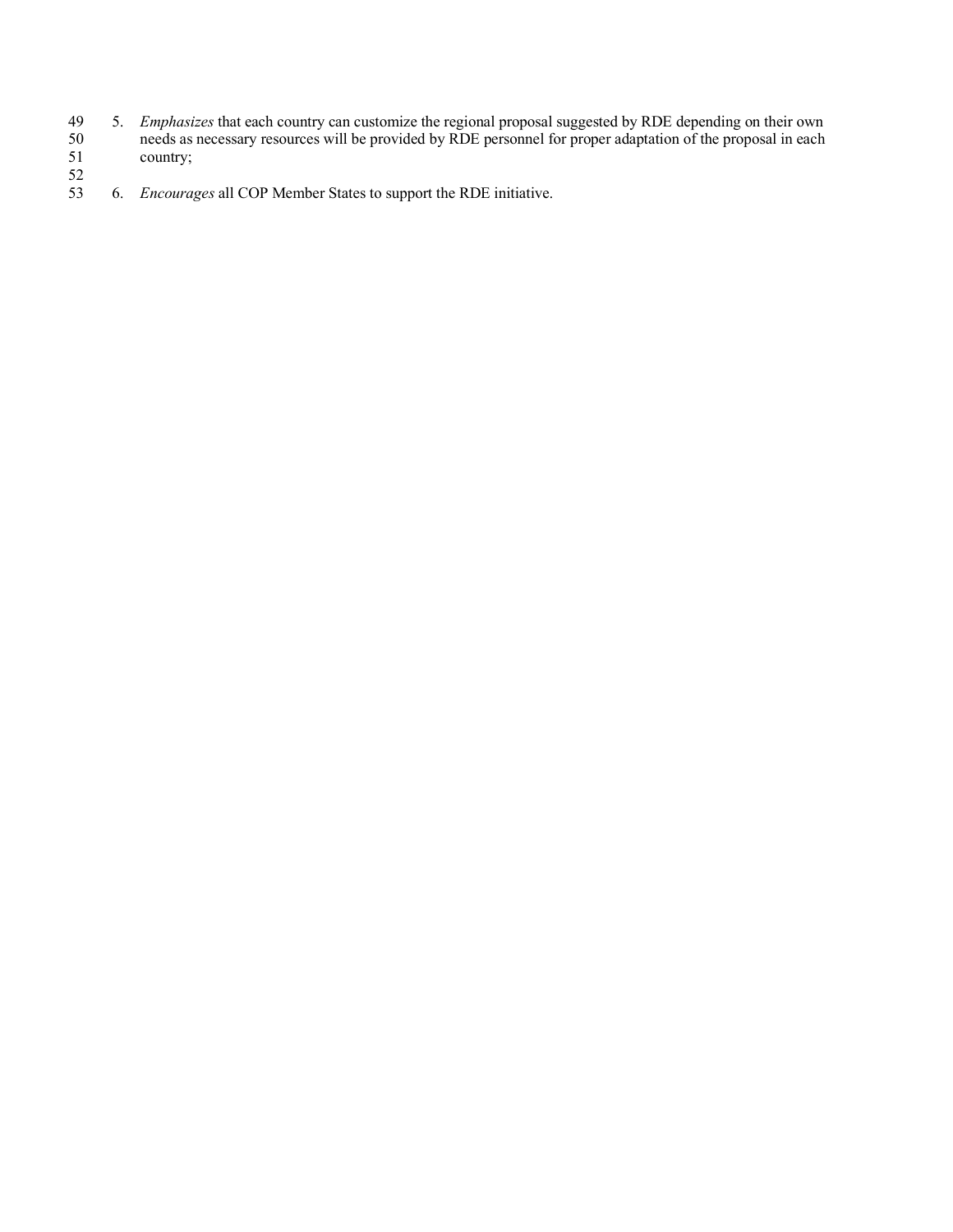

**Committee:** Conference of the Parties to the United Nations Framework Convention on Climate Change **Topic:** Development and Transfer of Technologies to Support the Implementation of the Paris Agreement

| $\mathfrak{Z}$<br><i>Reaffirming</i> the principles set forth in the <i>Paris Agreement</i> (2015), adopted by the 21 <sup>st</sup> Conference of the Parties<br>(COP) to the United Nations Framework Convention on Climate Change (UNFCCC), especially article 7, which<br>$\overline{4}$<br>$\mathfrak s$<br>establishes the global goal of increasing capacity and resilience through strengthening scientific knowledge on<br>6<br>environmentally sound technology,<br>$\tau$<br>$8\,$<br>Commending the adoption of the 2030 Agenda for Sustainable Development (2015) and the Sustainable<br>Development Goals (SDGs) at the United Nations Sustainable Development Summit, particularly SDG 2 on zero<br>9<br>hunger; SDG 6 on clean water and sanitation; SDG 7 on affordable and clean energy; SDG 9 on industry,<br>innovation, and infrastructure; and SDG 17 on partnerships for goals,<br><i>Expressing appreciation</i> for the important role that the Subsidiary Body for Scientific and Technological Advice<br>(SBSTA) plays in supporting the COP through the provision of timely research, information, and advice on<br>scientific and technological matters,<br><i>Noting</i> article 9 of the UNFCCC, which defines the role of the SBSTA as including providing assessments of the<br>state of knowledge relating to climate change and its effects; identifying innovative, efficient technologies and<br>advice on ways of promoting development and transfer; and providing advice on development related to climate<br>change,<br>Acknowledging the work undertaken by the Technology Mechanism, including the Technology Executive<br>Committee (TEC) and the Climate Technology Centre and Network (CTCN), in supporting the implementation of<br>the Paris Agreement,<br><i>Recognizing</i> the definition of the Climate, Food, Energy, and Water (C-FEW) Nexus as the interdependence and<br>serious implications of climate variability between the food, energy, and water sectors to create the basis of a self-<br>sufficient economy,<br>Suggests the SBSTA to apply a C-FEW Nexus Strategy to their promotion, development, and transfer of<br>1.<br>environmentally sound technologies, in accordance with existing and future research and systematic observation<br>of the climate system, by:<br>Providing an assessment of the state of scientific knowledge on the C-FEW Nexus which connects<br>a.<br>food, energy, and water sectors as an interdependent system with climate change;<br>Identifying innovative and efficient C-FEW Nexus technology and ways of promoting their<br>b.<br>development and transfer;<br>Offering advice on opportunities for development of C-FEW technology that will be mutually<br>$c_{\cdot}$<br>beneficial for all sectors, which should:<br>$\dot{1}$<br>Minimize energy requirements for water and agricultural systems through the use of<br>renewable energy sources;<br>Increase the efficient utilization of water resources in all sectors;<br>ii.<br>iii.<br>Offer economic opportunity and growth for sustainable management for benefactors; | $\mathbf{1}$<br>$\overline{2}$ | The Conference of the Parties to the United Nations Framework Convention on Climate Change, |  |
|---------------------------------------------------------------------------------------------------------------------------------------------------------------------------------------------------------------------------------------------------------------------------------------------------------------------------------------------------------------------------------------------------------------------------------------------------------------------------------------------------------------------------------------------------------------------------------------------------------------------------------------------------------------------------------------------------------------------------------------------------------------------------------------------------------------------------------------------------------------------------------------------------------------------------------------------------------------------------------------------------------------------------------------------------------------------------------------------------------------------------------------------------------------------------------------------------------------------------------------------------------------------------------------------------------------------------------------------------------------------------------------------------------------------------------------------------------------------------------------------------------------------------------------------------------------------------------------------------------------------------------------------------------------------------------------------------------------------------------------------------------------------------------------------------------------------------------------------------------------------------------------------------------------------------------------------------------------------------------------------------------------------------------------------------------------------------------------------------------------------------------------------------------------------------------------------------------------------------------------------------------------------------------------------------------------------------------------------------------------------------------------------------------------------------------------------------------------------------------------------------------------------------------------------------------------------------------------------------------------------------------------------------------------------------------------------------------------------------------------------------------------------------------------------------------------------------------------------------------------------------------------------------------------------------------------------------------------------------------------------------------------------------------------------------------------------------------------------------------------------------------------------|--------------------------------|---------------------------------------------------------------------------------------------|--|
| 10<br>11<br>12<br>13<br>14<br>15<br>16<br>17<br>18<br>19<br>20<br>21<br>22<br>23<br>24<br>25<br>26<br>27<br>28<br>29<br>30<br>31<br>32<br>33<br>34<br>35<br>36<br>37<br>38<br>39<br>40<br>41<br>42<br>43<br>44<br>45<br>46<br>47                                                                                                                                                                                                                                                                                                                                                                                                                                                                                                                                                                                                                                                                                                                                                                                                                                                                                                                                                                                                                                                                                                                                                                                                                                                                                                                                                                                                                                                                                                                                                                                                                                                                                                                                                                                                                                                                                                                                                                                                                                                                                                                                                                                                                                                                                                                                                                                                                                                                                                                                                                                                                                                                                                                                                                                                                                                                                                            |                                |                                                                                             |  |
|                                                                                                                                                                                                                                                                                                                                                                                                                                                                                                                                                                                                                                                                                                                                                                                                                                                                                                                                                                                                                                                                                                                                                                                                                                                                                                                                                                                                                                                                                                                                                                                                                                                                                                                                                                                                                                                                                                                                                                                                                                                                                                                                                                                                                                                                                                                                                                                                                                                                                                                                                                                                                                                                                                                                                                                                                                                                                                                                                                                                                                                                                                                                             |                                |                                                                                             |  |
|                                                                                                                                                                                                                                                                                                                                                                                                                                                                                                                                                                                                                                                                                                                                                                                                                                                                                                                                                                                                                                                                                                                                                                                                                                                                                                                                                                                                                                                                                                                                                                                                                                                                                                                                                                                                                                                                                                                                                                                                                                                                                                                                                                                                                                                                                                                                                                                                                                                                                                                                                                                                                                                                                                                                                                                                                                                                                                                                                                                                                                                                                                                                             |                                |                                                                                             |  |
|                                                                                                                                                                                                                                                                                                                                                                                                                                                                                                                                                                                                                                                                                                                                                                                                                                                                                                                                                                                                                                                                                                                                                                                                                                                                                                                                                                                                                                                                                                                                                                                                                                                                                                                                                                                                                                                                                                                                                                                                                                                                                                                                                                                                                                                                                                                                                                                                                                                                                                                                                                                                                                                                                                                                                                                                                                                                                                                                                                                                                                                                                                                                             |                                |                                                                                             |  |
|                                                                                                                                                                                                                                                                                                                                                                                                                                                                                                                                                                                                                                                                                                                                                                                                                                                                                                                                                                                                                                                                                                                                                                                                                                                                                                                                                                                                                                                                                                                                                                                                                                                                                                                                                                                                                                                                                                                                                                                                                                                                                                                                                                                                                                                                                                                                                                                                                                                                                                                                                                                                                                                                                                                                                                                                                                                                                                                                                                                                                                                                                                                                             |                                |                                                                                             |  |
|                                                                                                                                                                                                                                                                                                                                                                                                                                                                                                                                                                                                                                                                                                                                                                                                                                                                                                                                                                                                                                                                                                                                                                                                                                                                                                                                                                                                                                                                                                                                                                                                                                                                                                                                                                                                                                                                                                                                                                                                                                                                                                                                                                                                                                                                                                                                                                                                                                                                                                                                                                                                                                                                                                                                                                                                                                                                                                                                                                                                                                                                                                                                             |                                |                                                                                             |  |
|                                                                                                                                                                                                                                                                                                                                                                                                                                                                                                                                                                                                                                                                                                                                                                                                                                                                                                                                                                                                                                                                                                                                                                                                                                                                                                                                                                                                                                                                                                                                                                                                                                                                                                                                                                                                                                                                                                                                                                                                                                                                                                                                                                                                                                                                                                                                                                                                                                                                                                                                                                                                                                                                                                                                                                                                                                                                                                                                                                                                                                                                                                                                             |                                |                                                                                             |  |
|                                                                                                                                                                                                                                                                                                                                                                                                                                                                                                                                                                                                                                                                                                                                                                                                                                                                                                                                                                                                                                                                                                                                                                                                                                                                                                                                                                                                                                                                                                                                                                                                                                                                                                                                                                                                                                                                                                                                                                                                                                                                                                                                                                                                                                                                                                                                                                                                                                                                                                                                                                                                                                                                                                                                                                                                                                                                                                                                                                                                                                                                                                                                             |                                |                                                                                             |  |
|                                                                                                                                                                                                                                                                                                                                                                                                                                                                                                                                                                                                                                                                                                                                                                                                                                                                                                                                                                                                                                                                                                                                                                                                                                                                                                                                                                                                                                                                                                                                                                                                                                                                                                                                                                                                                                                                                                                                                                                                                                                                                                                                                                                                                                                                                                                                                                                                                                                                                                                                                                                                                                                                                                                                                                                                                                                                                                                                                                                                                                                                                                                                             |                                |                                                                                             |  |
|                                                                                                                                                                                                                                                                                                                                                                                                                                                                                                                                                                                                                                                                                                                                                                                                                                                                                                                                                                                                                                                                                                                                                                                                                                                                                                                                                                                                                                                                                                                                                                                                                                                                                                                                                                                                                                                                                                                                                                                                                                                                                                                                                                                                                                                                                                                                                                                                                                                                                                                                                                                                                                                                                                                                                                                                                                                                                                                                                                                                                                                                                                                                             |                                |                                                                                             |  |
|                                                                                                                                                                                                                                                                                                                                                                                                                                                                                                                                                                                                                                                                                                                                                                                                                                                                                                                                                                                                                                                                                                                                                                                                                                                                                                                                                                                                                                                                                                                                                                                                                                                                                                                                                                                                                                                                                                                                                                                                                                                                                                                                                                                                                                                                                                                                                                                                                                                                                                                                                                                                                                                                                                                                                                                                                                                                                                                                                                                                                                                                                                                                             |                                |                                                                                             |  |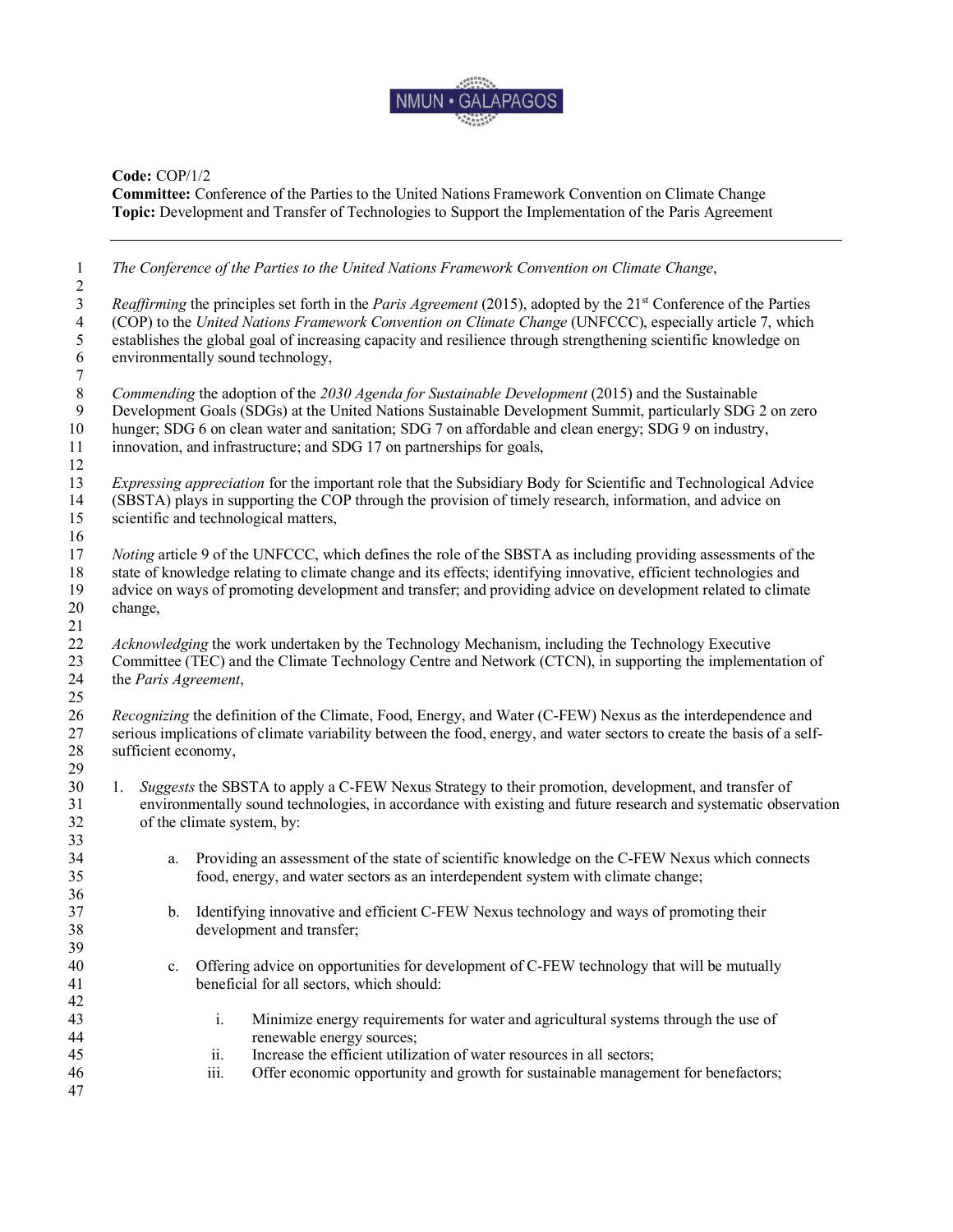48 d. Reporting findings within the assessments, mandated by article 9 of the UNFCCC, at the existing biennial meetings between SBSTA and the COP: biennial meetings between SBSTA and the COP;

- 2. *Requests* that the assessment reported to the COP also be distributed to the Technology Mechanism, which includes the TEC and CTCN, in order for the C-FEW Nexus Strategy to be utilized in their advisement of Member States;
- 3. *Welcomes* the use of the C-FEW Nexus Strategy by private and non-profit organizations in order to achieve SDGs 2, 6, 7, 9, and 17;
- 4. *Encourages* cooperation among Member States in developing comprehensive solutions to mitigate resource misuse through innovative, climate-resilient technologies that integrate the C-FEW Nexus Strategy;
- 5. *Invites* States Parties and all relevant stakeholders working on technology development and transfer, when implementing climate technology action, to consider the C-FEW Nexus and interconnectedness of areas of technological innovation.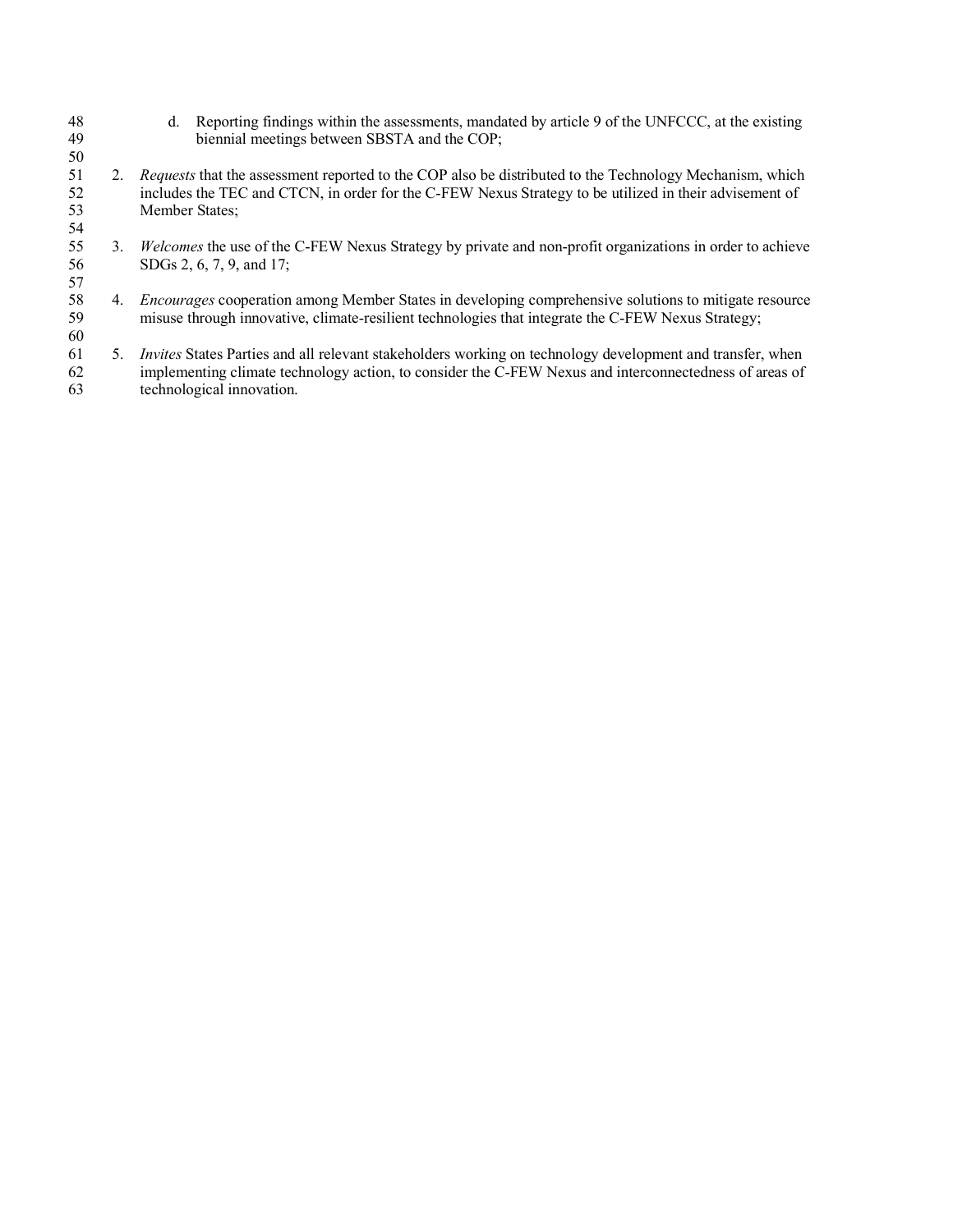

**Committee:** Conference of the Parties to the United Nations Framework Convention on Climate Change **Topic:** Development and Transfer of Technologies to Support the Implementation of the Paris Agreement

| $\mathbf{1}$        |                                                                                                                  |    | The Conference of the Parties to the United Nations Framework Convention on Climate Change,                         |
|---------------------|------------------------------------------------------------------------------------------------------------------|----|---------------------------------------------------------------------------------------------------------------------|
| $\overline{c}$<br>3 |                                                                                                                  |    | Referring to Sustainable Development Goal 13, particularly the target of "promoting mechanisms for raising          |
| 4                   |                                                                                                                  |    | capacity for effective climate change-related planning and management in least developed countries and small island |
| 5                   |                                                                                                                  |    | developing states", specifically within the purview of the United Nations Framework Convention on Climate           |
| 6                   |                                                                                                                  |    | Change (UNFCCC) (1992) and the Paris Agreement (2015),                                                              |
| $\boldsymbol{7}$    |                                                                                                                  |    |                                                                                                                     |
| $\,8\,$             |                                                                                                                  |    | Keeping in mind the Technology Facilitation Mechanism (TFM), as referenced in paragraph 70 of the 2030 Agenda       |
| 9                   |                                                                                                                  |    | for Sustainable Development (2015), and the United Nations Interagency Task Team on Science, Technology and         |
| 10                  |                                                                                                                  |    | Innovation for the SDGs (IATT), primarily the possibility of its contribution to technology innovation,             |
| 11                  |                                                                                                                  |    |                                                                                                                     |
| 12                  |                                                                                                                  |    | Acknowledging the existence of the United Nations Commission on Science and Technology for Development              |
| 13                  |                                                                                                                  |    | (CSTD) and its role in facilitating research and assessments which can be utilized for the express purpose of the   |
| 14                  |                                                                                                                  |    | transfer and development of technology,                                                                             |
| 15                  |                                                                                                                  |    |                                                                                                                     |
| 16                  |                                                                                                                  |    | Recalling General Assembly resolution 71/251 (2016), which established the Technology Bank for the Least            |
| 17                  |                                                                                                                  |    | Developed Countries, and emphasizing the fact that it is integral to funding the transfer of technology and         |
| 18                  |                                                                                                                  |    | technological development in least developed countries,                                                             |
| 19                  |                                                                                                                  |    |                                                                                                                     |
| 20                  | 1.                                                                                                               |    | Proposes the utilization of the TFM and the IATT to increase interagency cooperation and strengthen transfer of     |
| 21                  |                                                                                                                  |    | technologies between states, with special regard to least developed regions, as well as to organizations including  |
| 22                  |                                                                                                                  |    | but not limited to:                                                                                                 |
| 23                  |                                                                                                                  |    |                                                                                                                     |
| 24                  |                                                                                                                  | a. | National Designated Entities (NDEs);                                                                                |
| 25                  |                                                                                                                  |    |                                                                                                                     |
| 26                  |                                                                                                                  | b. | Global Environment Facility (GEF) focal points;                                                                     |
| 27                  |                                                                                                                  |    |                                                                                                                     |
| 28                  |                                                                                                                  | c. | Regional Centre focal points;                                                                                       |
| 29                  |                                                                                                                  |    |                                                                                                                     |
| 30                  |                                                                                                                  | d. | Green Climate Fund;                                                                                                 |
| 31                  |                                                                                                                  |    |                                                                                                                     |
| 32                  |                                                                                                                  | e. | National Designated Authorities or focal points; and                                                                |
| 33                  |                                                                                                                  |    |                                                                                                                     |
| 34                  |                                                                                                                  | f. | Other UNFCCC national focal points;                                                                                 |
| 35                  |                                                                                                                  |    |                                                                                                                     |
| 36                  | 2.                                                                                                               |    | Requests that the CSTD create a partnership coalition with the Conference of the Parties (COP) to the UNFCCC        |
| 37                  |                                                                                                                  |    | to enhance this committee's findings by providing high-level advice on issues relating to the transfer or           |
| 38                  |                                                                                                                  |    | development of technology through analysis and appropriate policy recommendations or options to ensure that         |
| 39                  |                                                                                                                  |    | proposed TNAs and TAPs are effective and efficient;                                                                 |
| 40                  |                                                                                                                  |    |                                                                                                                     |
| 41                  | Recommends the beginning of cooperation and negotiation processes with the recently established Technology<br>3. |    |                                                                                                                     |
| 42                  |                                                                                                                  |    | Bank for the Least Developed Countries, in order to improve on the utilization of scientific and technological      |
| 43                  |                                                                                                                  |    | solutions in least developed countries by taking the following measures:                                            |
| 44                  |                                                                                                                  |    |                                                                                                                     |
| 45                  |                                                                                                                  | a. | Promoting the integration of these least developed countries into the global knowledge-based                        |
| 46                  |                                                                                                                  |    | economy;                                                                                                            |
| 47                  |                                                                                                                  |    |                                                                                                                     |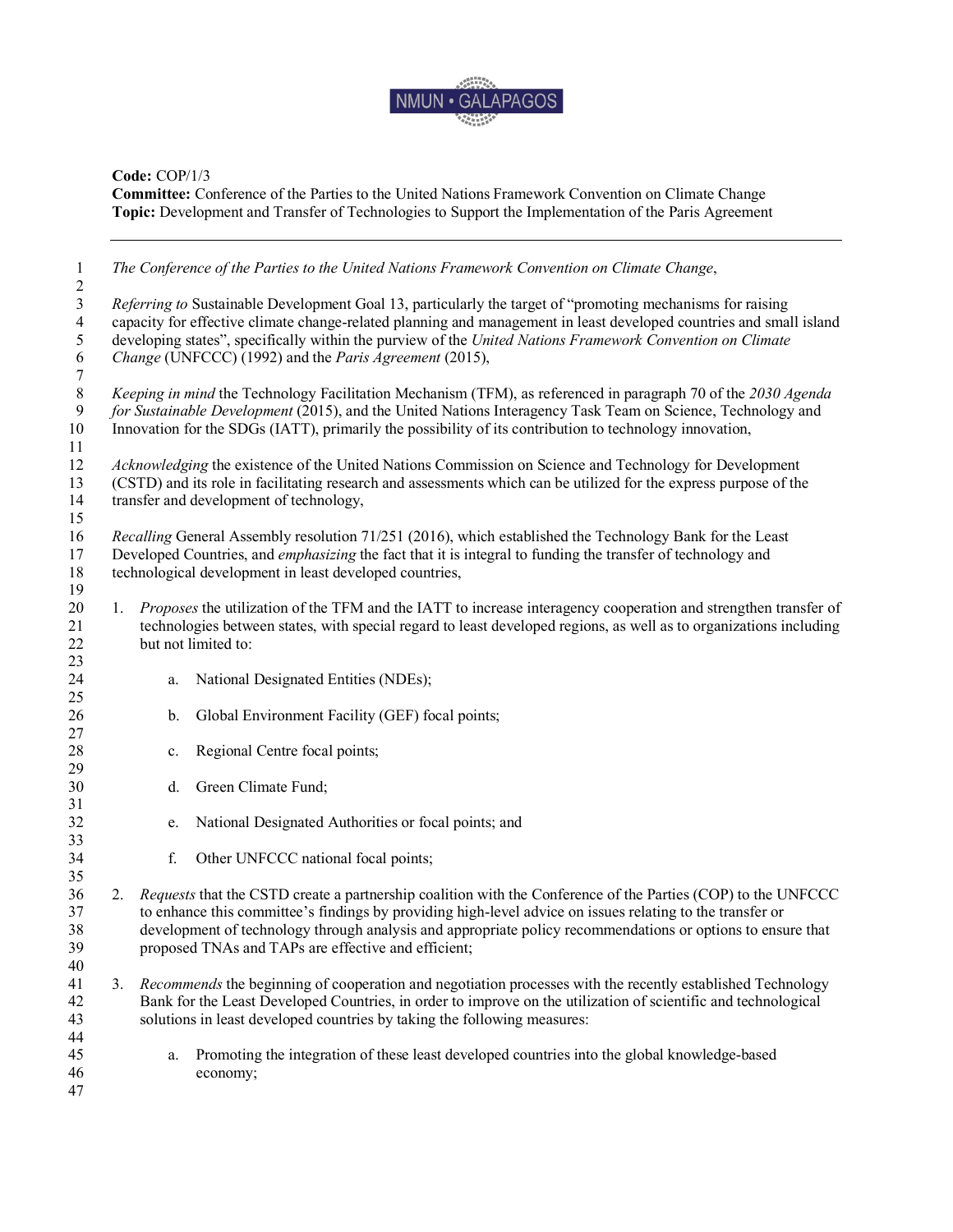| 48  | b.          | Requesting grants, loans, and other available financial assistance regarding the transfer and           |
|-----|-------------|---------------------------------------------------------------------------------------------------------|
| 49  |             | development of technology; and                                                                          |
| 50  |             |                                                                                                         |
| -51 | $c_{\cdot}$ | Creating an Annex list of least industrialized member states to prioritize recipients of the Technology |
| 52  |             | Bank's aid;                                                                                             |
| 53  |             |                                                                                                         |
| 54  |             | Encourages COP Member States to take the preceding recommendations under sincere and thoughtful         |
| 55  |             | consideration to promote international peace and a sustainable future.                                  |
|     |             |                                                                                                         |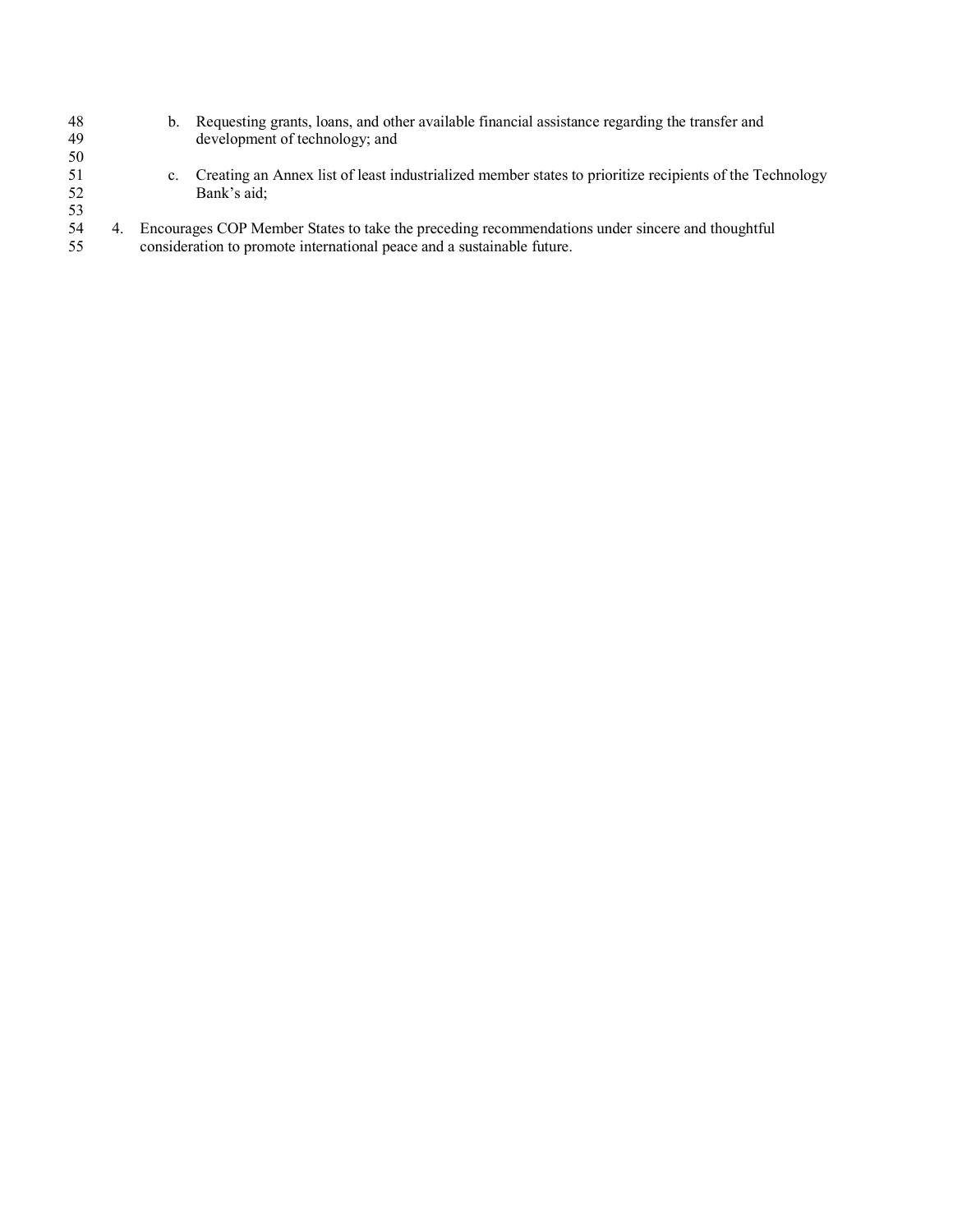

**Committee:** Conference of the Parties to the United Nations Framework Convention on Climate Change **Topic:** Development and Transfer of Technologies to Support the Implementation of the Paris Agreement

| $\mathbf{1}$<br>$\overline{c}$  |                                                                                                                                                  | The Conference of the Parties to the United Nations Framework Convention on Climate Change,                                                                                                                                                                                                                                                     |  |  |
|---------------------------------|--------------------------------------------------------------------------------------------------------------------------------------------------|-------------------------------------------------------------------------------------------------------------------------------------------------------------------------------------------------------------------------------------------------------------------------------------------------------------------------------------------------|--|--|
| $\mathfrak{Z}$                  | Reaffirming the guidelines set by article 7 of the Paris Agreement (2015) that greater levels of mitigation can reduce                           |                                                                                                                                                                                                                                                                                                                                                 |  |  |
| $\overline{4}$<br>$\mathfrak s$ | the need for adaptation efforts, and that greater adaptation need can involve greater adaptation costs,                                          |                                                                                                                                                                                                                                                                                                                                                 |  |  |
| $\sqrt{6}$<br>$\boldsymbol{7}$  | Recalling General Assembly resolution 43/53 (1988) on "Protection of global climate for present and future                                       |                                                                                                                                                                                                                                                                                                                                                 |  |  |
| $\,8\,$                         |                                                                                                                                                  | generations of mankind", which recognizes climate change as a common concern of the planet,                                                                                                                                                                                                                                                     |  |  |
| $\overline{9}$<br>$10\,$<br>11  |                                                                                                                                                  | Recognizing the need to support Sustainable Development Goal (SDG) 13, which calls for enhancing education,<br>awareness-raising, and human and institutional capacity on climate change mitigation and adaptation,                                                                                                                             |  |  |
| 12<br>13                        | <i>Addressing</i> SDG 17 on strengthening domestic resource mobilization, which includes international support to<br>developing countries,       |                                                                                                                                                                                                                                                                                                                                                 |  |  |
| 14<br>15<br>16                  |                                                                                                                                                  | <i>Emphasizing</i> the role that the <i>Convention on Biological Diversity</i> (1992) plays in funding and supporting developing<br>countries with technology transfers,                                                                                                                                                                        |  |  |
| 17<br>$18\,$<br>19              |                                                                                                                                                  | Keeping in mind General Assembly resolution 71/251 (2016), which has helped secure funding for developing<br>countries through the establishment of the Technology Bank for the Least Developed Countries,                                                                                                                                      |  |  |
| 20<br>21<br>22<br>23            | Recalling successful regional efforts such as the Environmental Protection and Sustainable Development of the<br>Guarani Aquifer System Project, |                                                                                                                                                                                                                                                                                                                                                 |  |  |
| 24<br>25<br>26                  | 1.                                                                                                                                               | Calls upon Member States to encourage public policies that would generate incentives for further funding from<br>the private sector by:                                                                                                                                                                                                         |  |  |
| 27<br>28                        | a.                                                                                                                                               | Expanding upon the Technology Action Plans (TAPs) by creating standardized frameworks for the<br>implementation of relevant legislation and policy;                                                                                                                                                                                             |  |  |
| 29<br>30<br>31                  | b.                                                                                                                                               | Proposing clear legislation and policies regarding the reduction of greenhouse gas emissions;                                                                                                                                                                                                                                                   |  |  |
| 32<br>33<br>34                  | $c_{\cdot}$                                                                                                                                      | Reducing taxes for companies that present good practices programs for significantly reducing their<br>greenhouse gas emissions;                                                                                                                                                                                                                 |  |  |
| 35<br>36<br>37                  | 2.                                                                                                                                               | <i>Endorses</i> the reduction of border tariffs regarding technical cooperation on technology development and<br>transfer, with consideration to the mitigation of greenhouse gas emissions as a priority, by:                                                                                                                                  |  |  |
| 38<br>39<br>40<br>41<br>42      | a.                                                                                                                                               | Initiating a partnership between the World Trade Organization (WTO) and States Parties to the United<br>Nations Framework Convention on Climate Change (UNFCCC) in order to obtain recommendations<br>for the lowering of border tariffs and to expedite the negotiation processes needed to facilitate<br>international technical cooperation; |  |  |
| 43<br>44<br>45<br>46<br>47      | b.                                                                                                                                               | Requesting that the WTO establish a group of experts specializing in climate change technology and<br>transfer processes that would determine indicators and parameters as guidelines for Member States in<br>order to achieve a fair reduction of border tariffs regarding technical cooperation for climate change<br>action;                 |  |  |